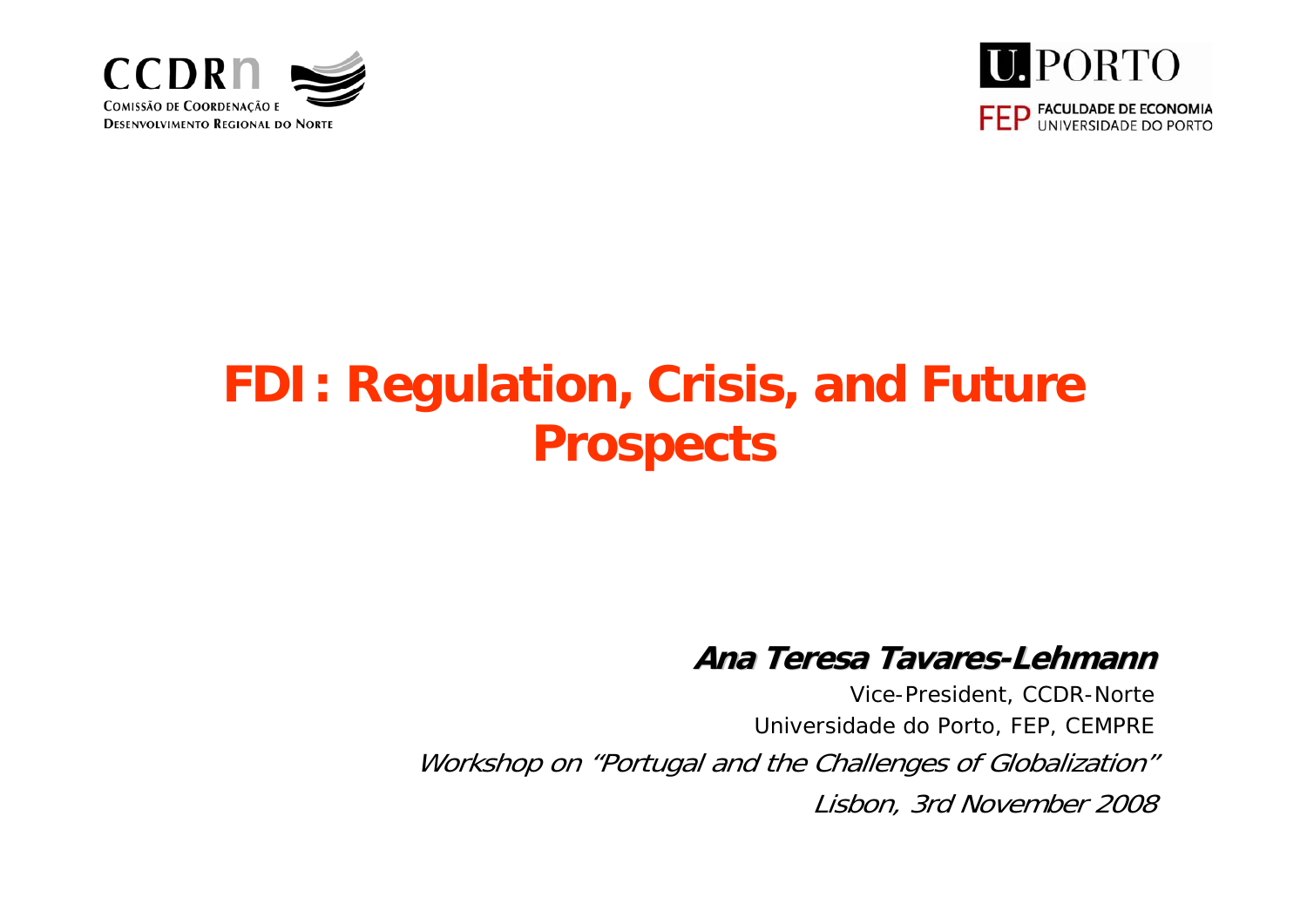





- FDI Regulatior
- Crisis & FD
	- FDI as an alternative to other types of investment/allocations of funds
	- Sovereign Wealth Funds (SWFs)
- Future Prospects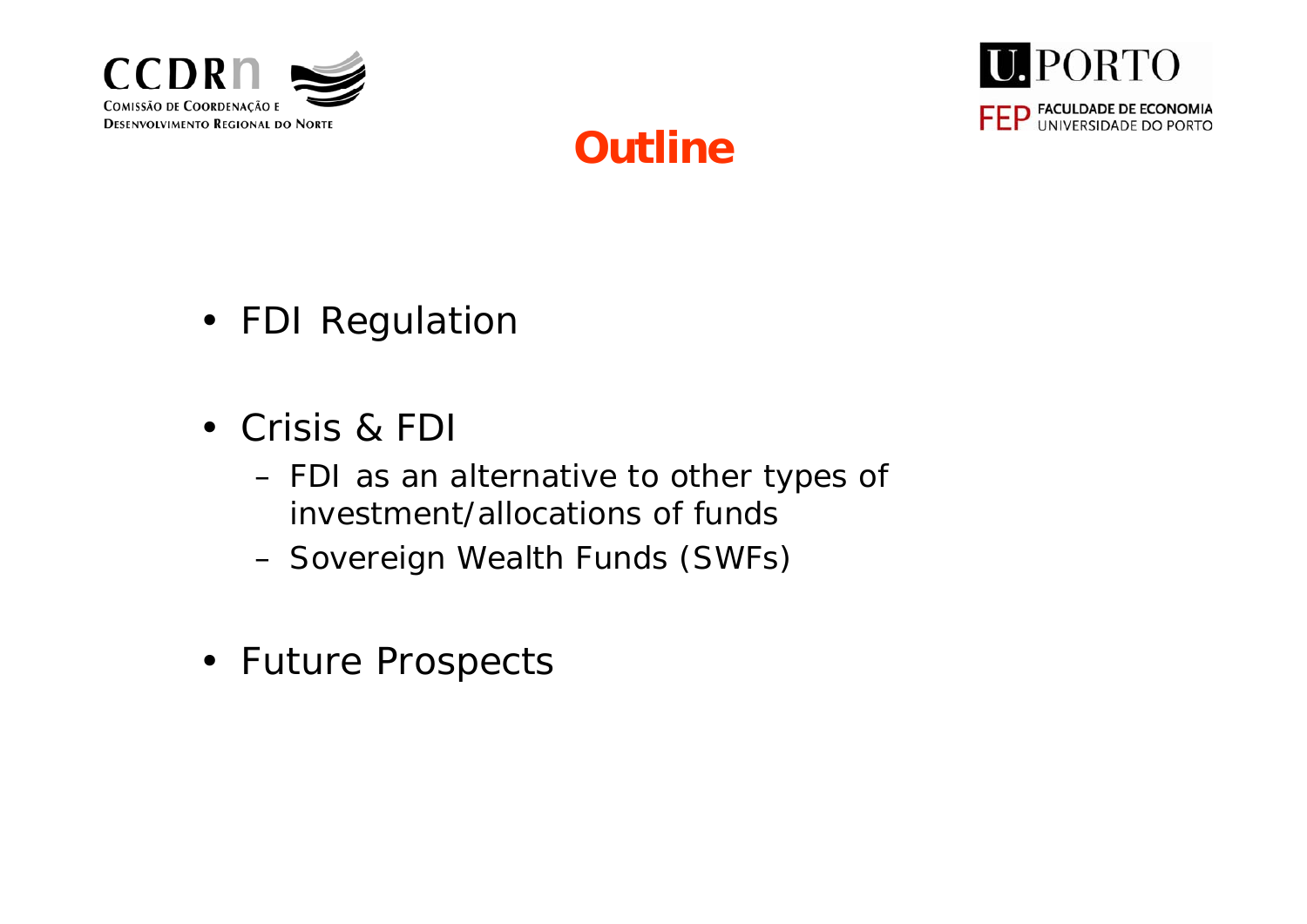## **FDI Regulation: State of Play**

- • Multilateral investment rules
	- A tale of successive disappointments since the 1940s
	- Nothing to do with trade in terms of achievements
- $\bullet$  FDI-related aspects largely ignored until Uruguay Round negotiations
	- Despite a range of initiatives: OECD (binding codes, Guidelines for MNEs, draft MAI), UN (draft Code of Conduct on TNCs)
	- Uruguay Round Agreements: investment back as part of a package
		- TRIMs, GATS, TRIPs, Agreement on Subsidies and Countervailing Measures, Agreement on Dispute Settlement Understanding
- • Doha ("development") Round: includes investment-related items
	- Setback in Cancun (2003)
- $\bullet$ Agreements with investment in mind: limited in scope and integration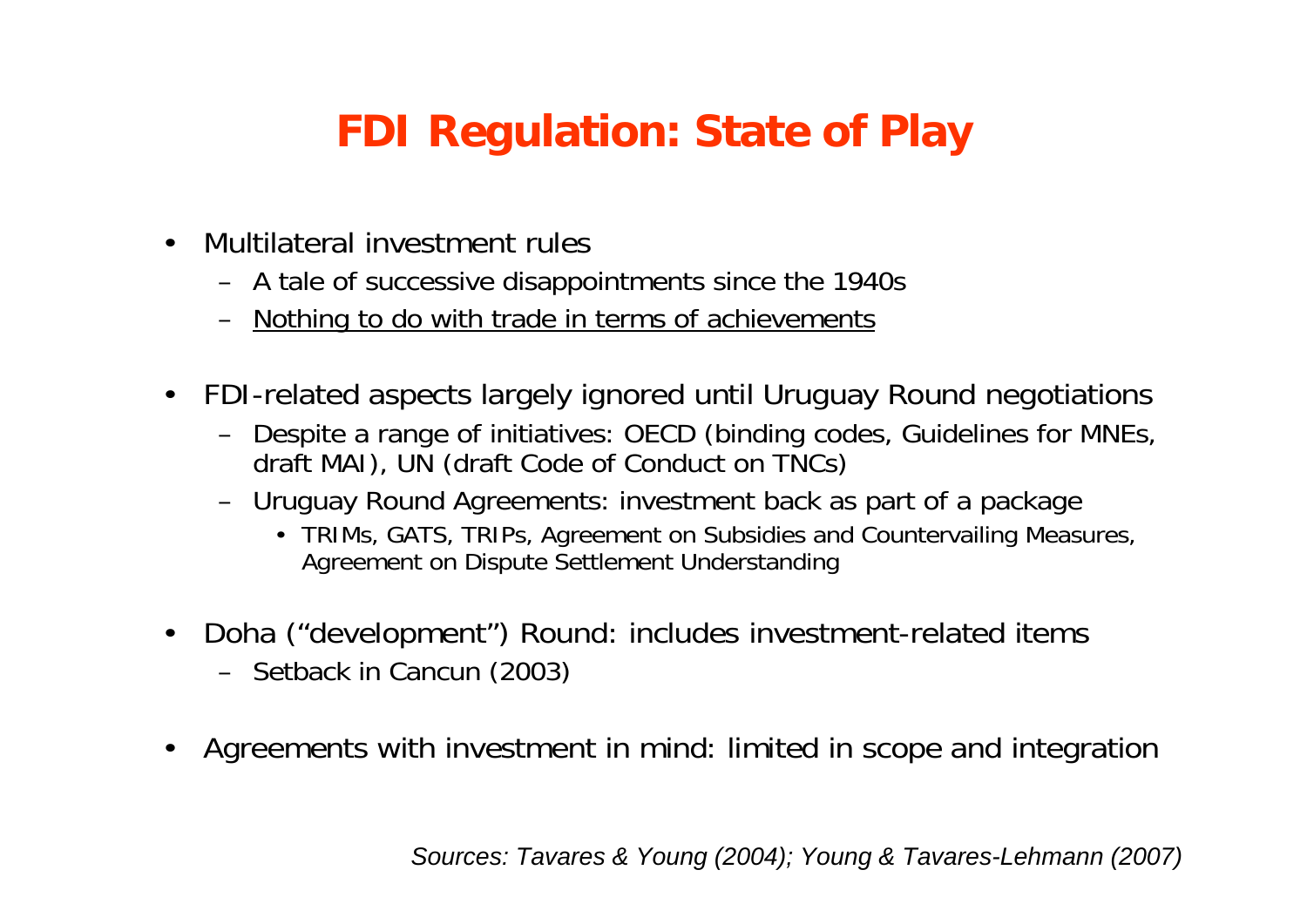#### **FDI Regulation: The Shifting Policy Pendulum**



*Source: Brewer and Young 2001*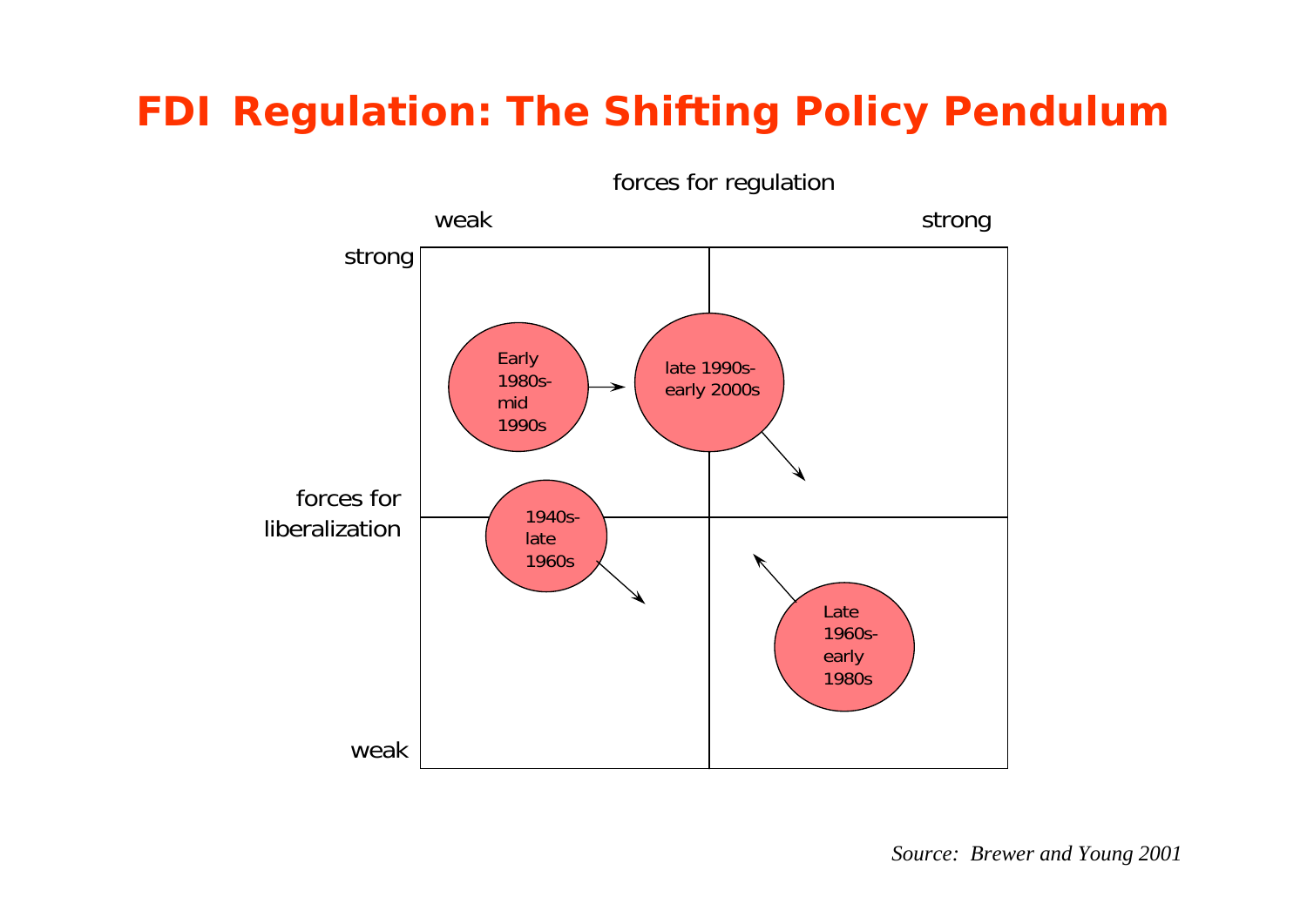## **FDI Regulation: State of Play**

- Architecture of investment rules: multiple overlapping (and potentially contradictory) levels
	- Multilateral, macro-regional, national/bilateral and sub-national/ micro-regional; asymmetric importance between & within levels
	- Problems of systemic coordination
- Proliferation of bilateral & plurilateral agreements
	- At the end of 2007:
		- 5600 international investment agreements (IIAs)
		- 2608 BITs (254 Free Trade Agreements) fragmentation
	- Yet: BITs are not important FDI determinants
	- Lack of measurable benefits from multilateralism when compared to high costs of adjustment and reduced government autonomy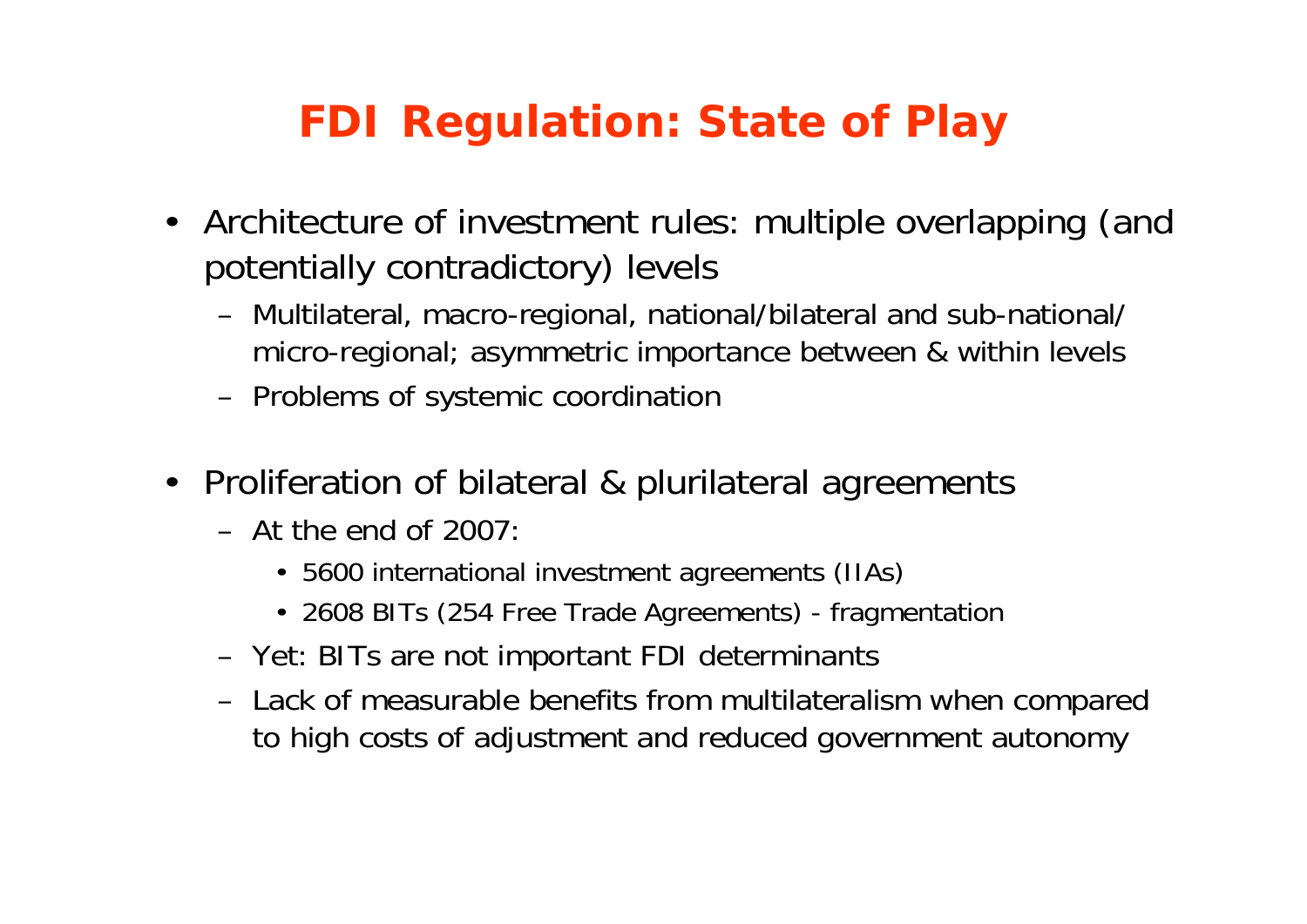#### **Are multilateral investment rules desirable? Theoretical perspectives**

- $\bullet$  Benefits of rules-based multilateral investment regime
	- Equivalent of gains-from-trade argument: national and global welfare gains
	- Prevents deadweight losses implied by protectionist behaviour and the absence of a harmonized framework
	- However, FDI more complex issue than trade
- $\bullet$ Limit waste of resources due to incentives' escalation
- $\bullet$  Multilateral rules would lock-in liberalization & protection measures
	- Transparency and openness; reduction of uncertainty & transaction costs
- $\bullet$ Political economy argument: improvement in MNEs-Govt relations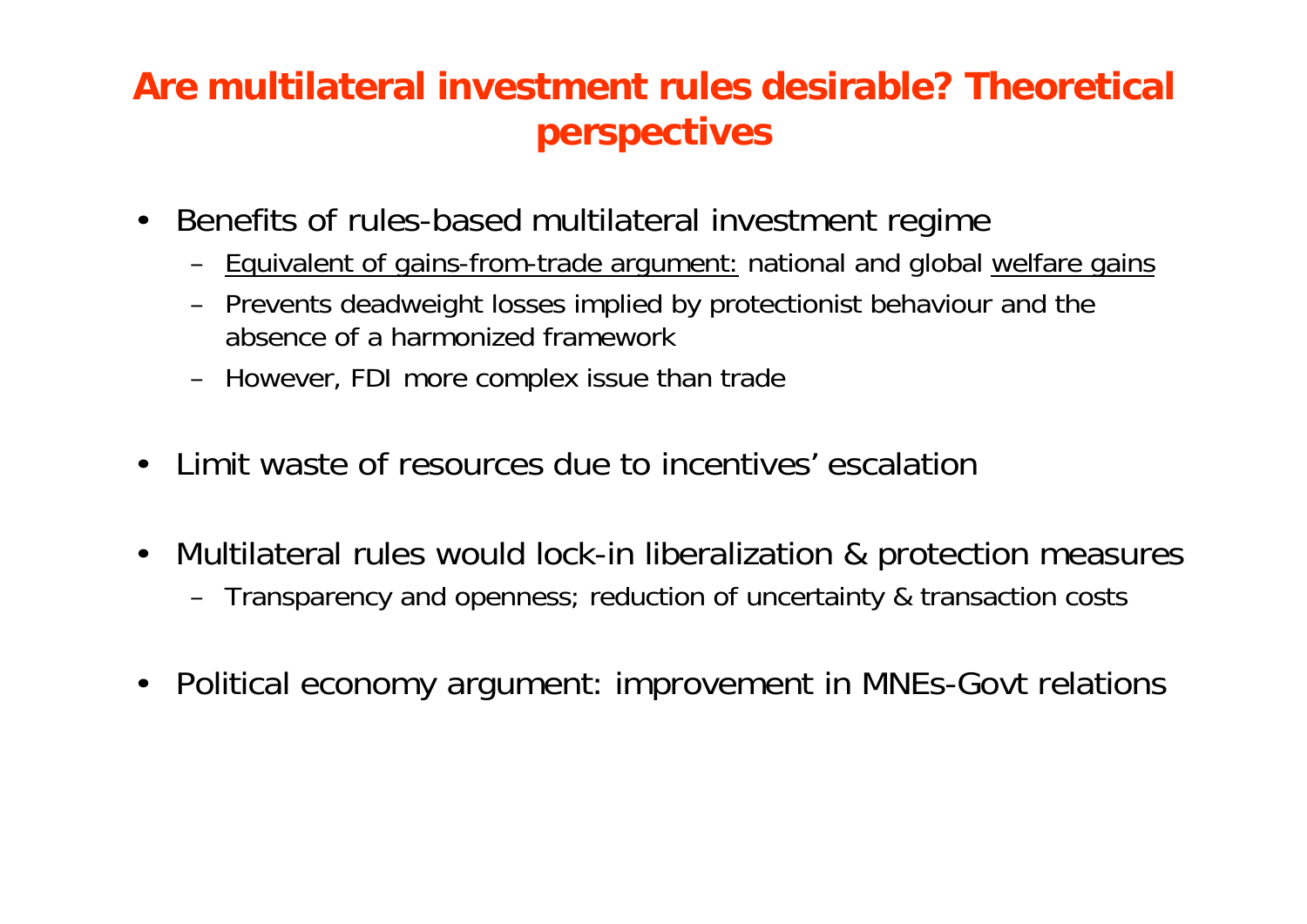### **Barriers to progress on a multilateral investment regime**

- Three key and interrelated barriers
	- Relationship between multilateral rules & domestic priorities
	- Balance between rights of MNEs & obligations of countries
	- Asymmetries between home countries for FDI (Decision-making processes and bargaining power)
- Countries wanted control over pace, sequencing and direction of liberalization and reform
- Failure of progress at multilateral level determined emergence of other alternatives
- Issues of supranational governance
	- Roles of WTO, IMF and World Bank "the problem of the forum"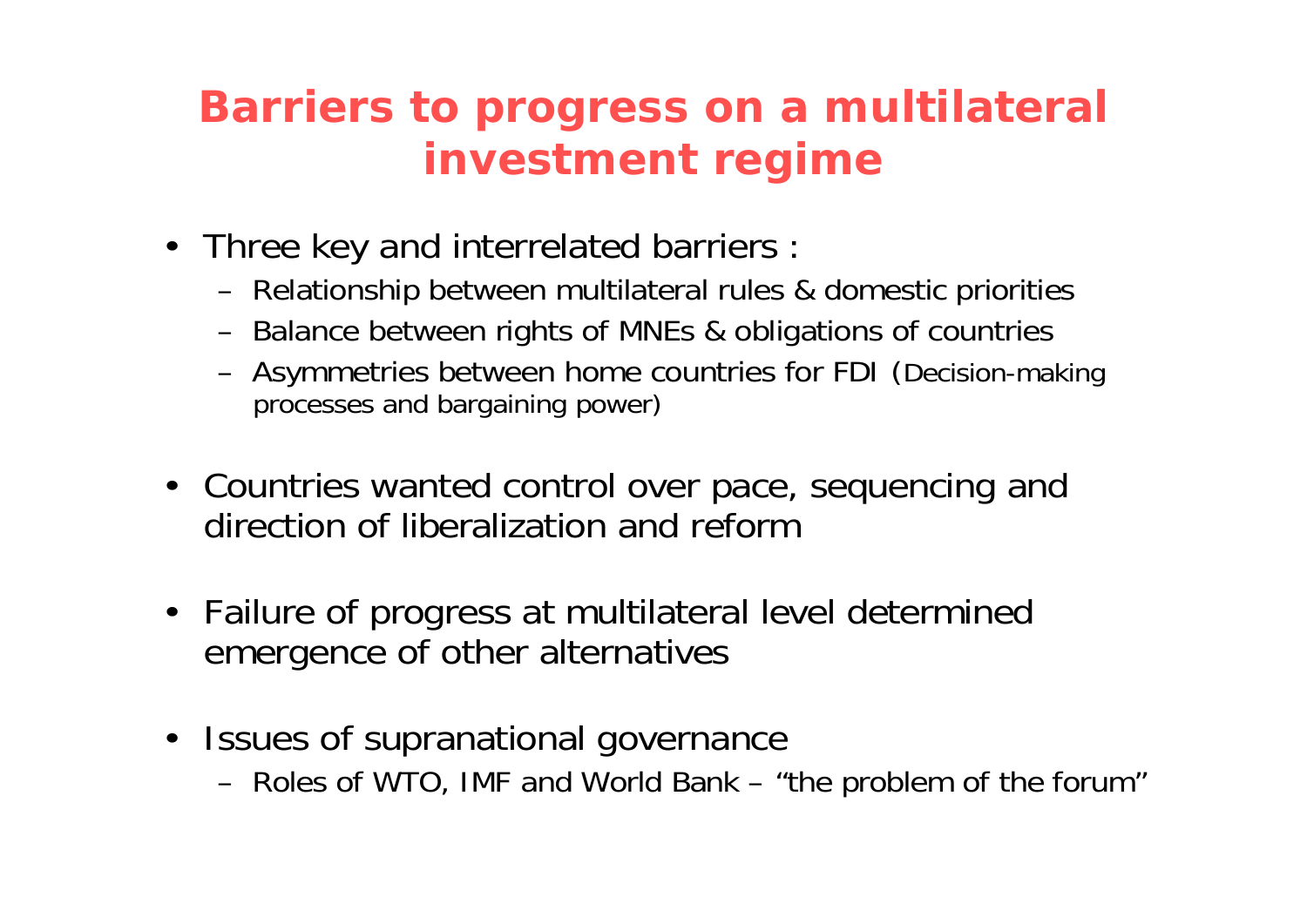#### **Are multilateral investment rules actually achievable (or desirable)? Political economy and institutional perspectives**

- Problems of achieving a multilateral system
	- Dilemmas posed by relationships between globalization, the nation State and democratic politics
		- Requirements for achieving the benefits of deep integration are very demanding
		- Rodrik (2000): a requirement for deep integration is *either* removing the sovereignty of the nation State  $or$  abandoning domestic politics  $-$ 2 options unlikely to be feasible together
		- Stiglitz (2002): in the absence of any kind of global government, deep integration tends to have a profoundly anti-democratic nature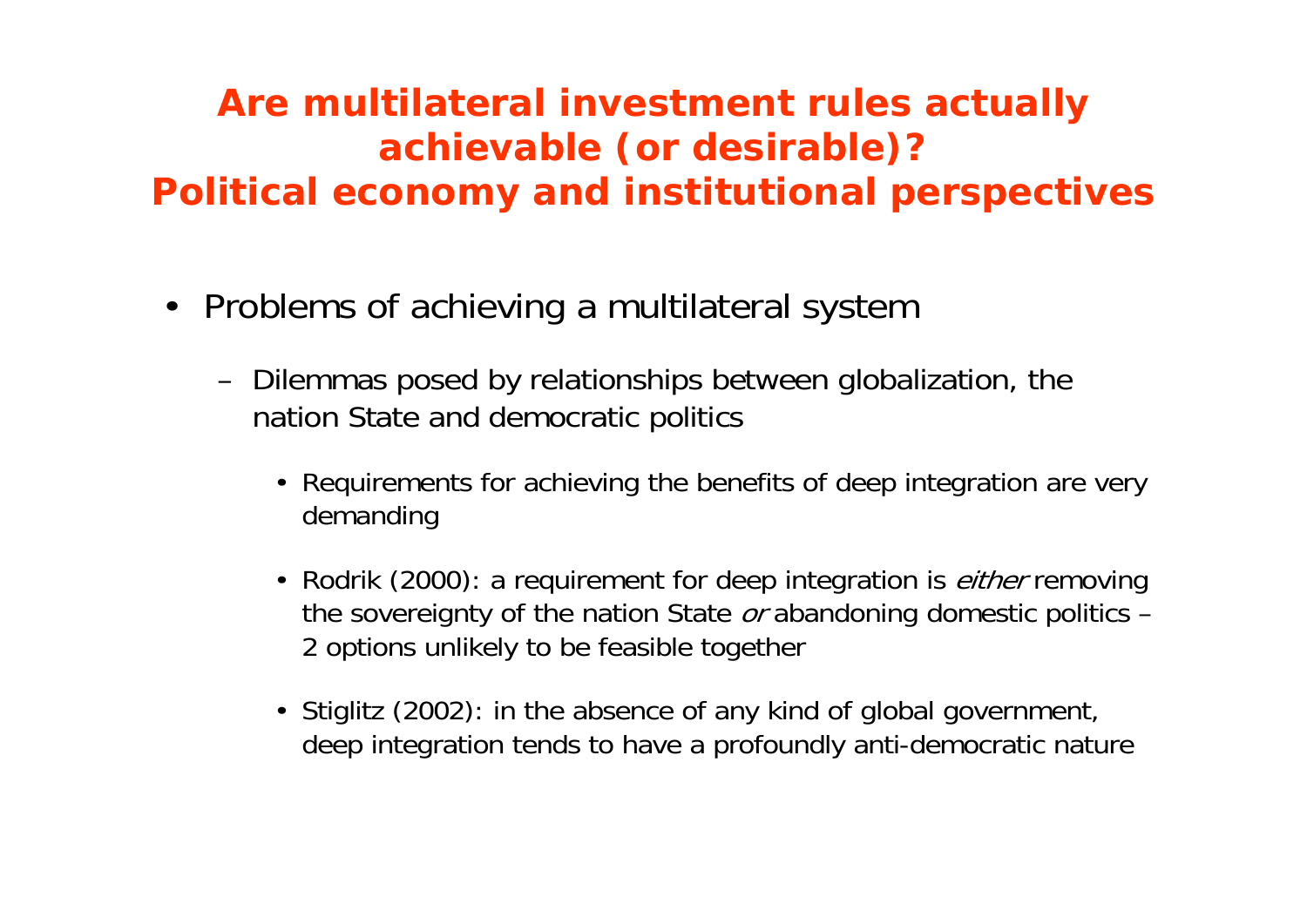## **Options for Progress**

- Rules-based approach through multilateralism, but limited progress likely
- Multilateralising regionalism
- • Quasi rules-based approach, with gradation of rules:
	- $\checkmark$  Legally-binding core principles
	- $\checkmark$  EU-type system of Regulations and Directives

 $\checkmark$  Gradation of rules according to principles, such as level of economic development

• Combined rules-based and voluntary approach

 $\checkmark$  Legally-binding core principles

 $\checkmark$  Voluntary approach for wider range of corporate citizenship/ corporate social responsibility issues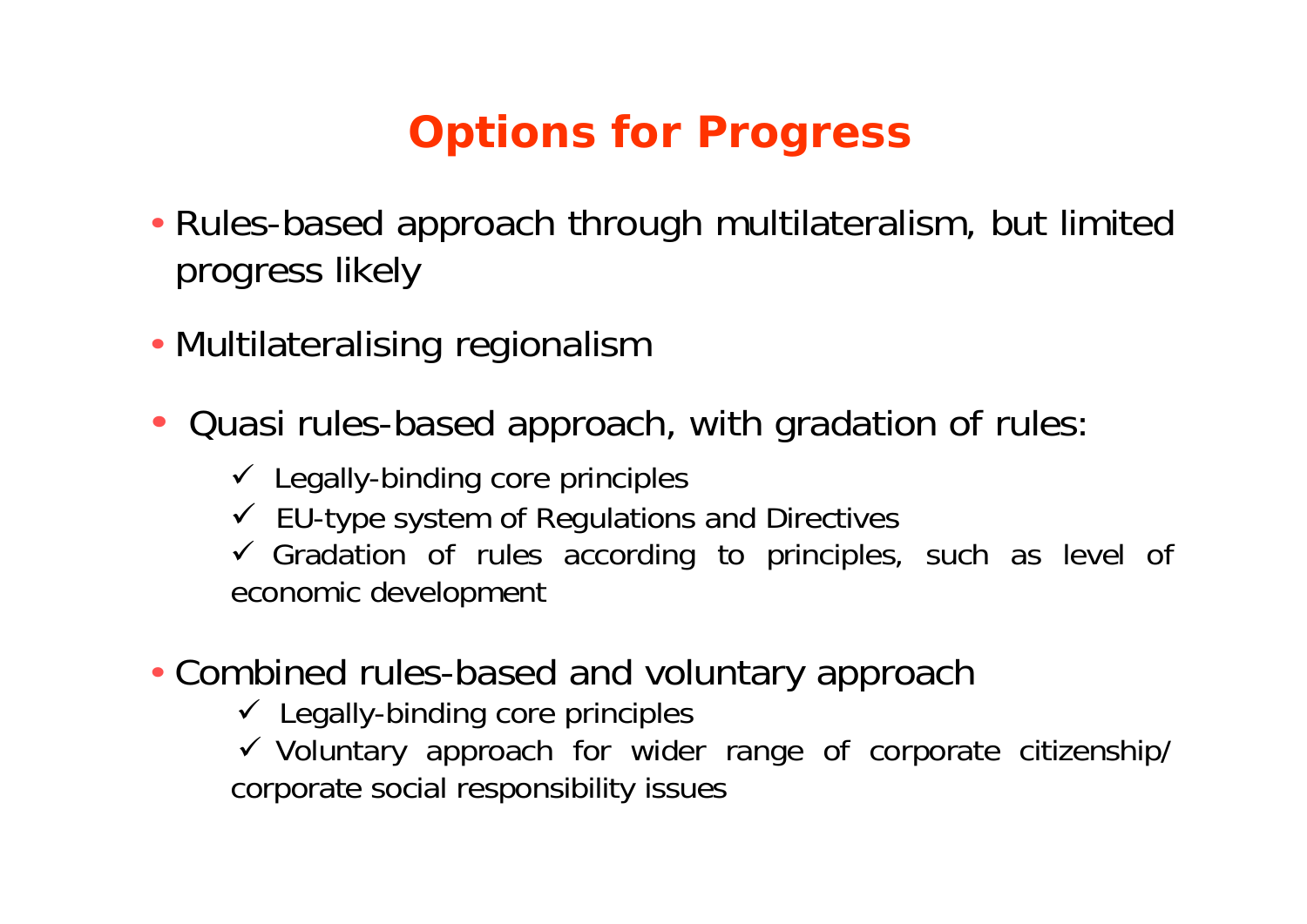## **Crisis**

- •Added new uncertainties and risks to the world economy
- • Liquidity crisis in money & debt markets in many developed countries
	- Decrease in M&A activity (29% drop 1st half 2008 vis-à-vis 2nd half 2007)
	- Corporate profits and syndicated bank loans are declining
- •Credit crisis (crunch)
- • To what extent will FDI be affected?
	- UNCTAD estimates FDI in 2008 to be \$1600 billion (10% decline)
	- UNCTAD survey to investors: nearly 60% expect financial instability to have <u>no</u> impact on FDI flows 2008-2010; 30% expect a negative impact)
	- Impact mitigated on developing countries (resilient growth)
- Will it be more or less affected than other types of investment?
	- Portfolio, hedge funds, …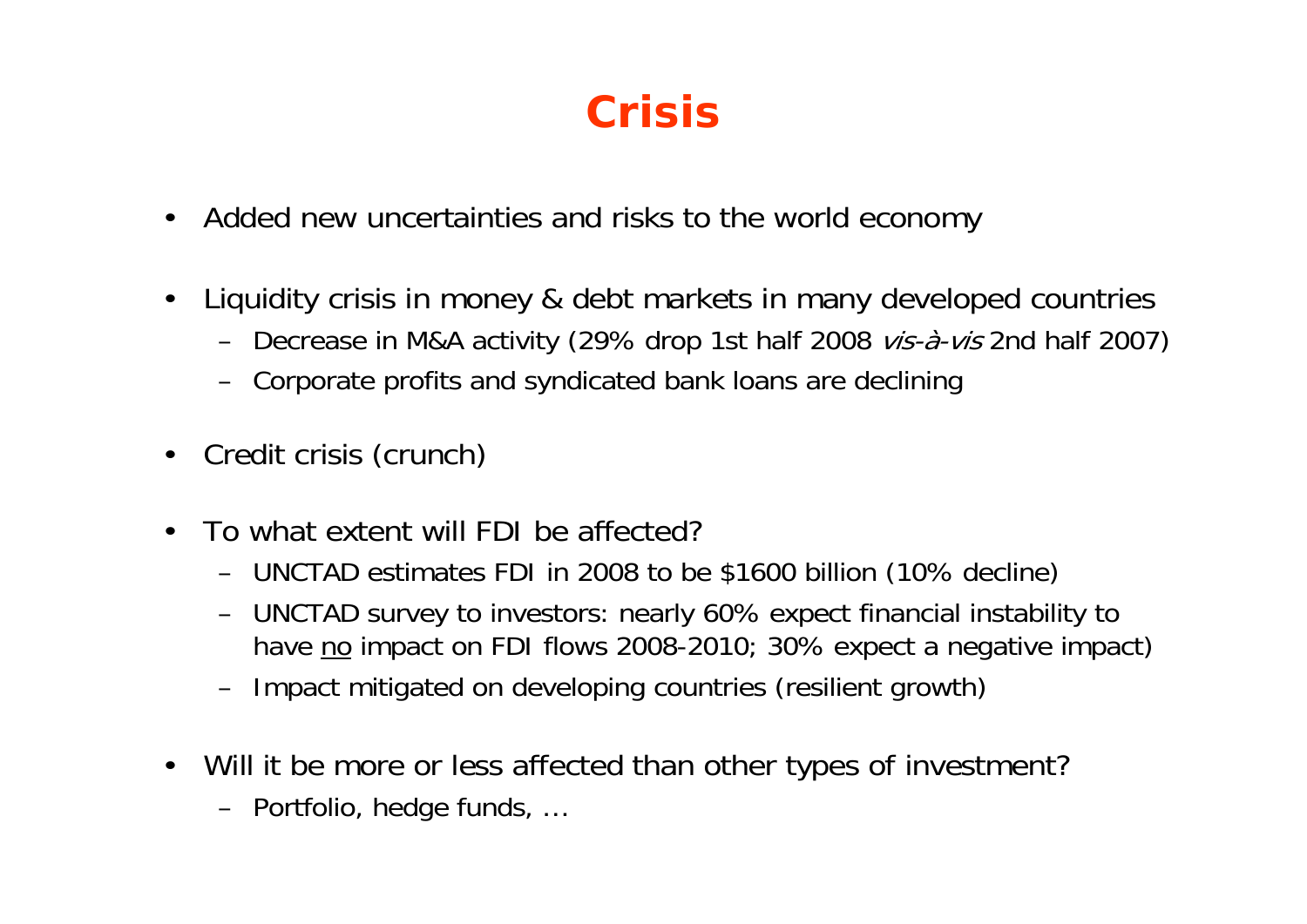## **Crisis**

- • Micro- and macroeconomic impacts affecting the capacity of firms to invest abroad appear to have been relatively limited thus far
- $\bullet$  MNEs in most sectors had ample liquidity to finance their investments
	- WIR 2008: high profitability MNEs
	- Importance of reinvested earnings (30% share world FDI inflows in 2007)
- $\bullet$ Better investment climate in many economies
- •Weakening of a currency (USD recently) stimulates FDI
- •Increase of FDI in extractive industries – due to rising commodity prices
- • Opportunities for FDI in infrastructure, mainly in developing countries
	- Openness varies by industry (+ in mobile telecoms, in water)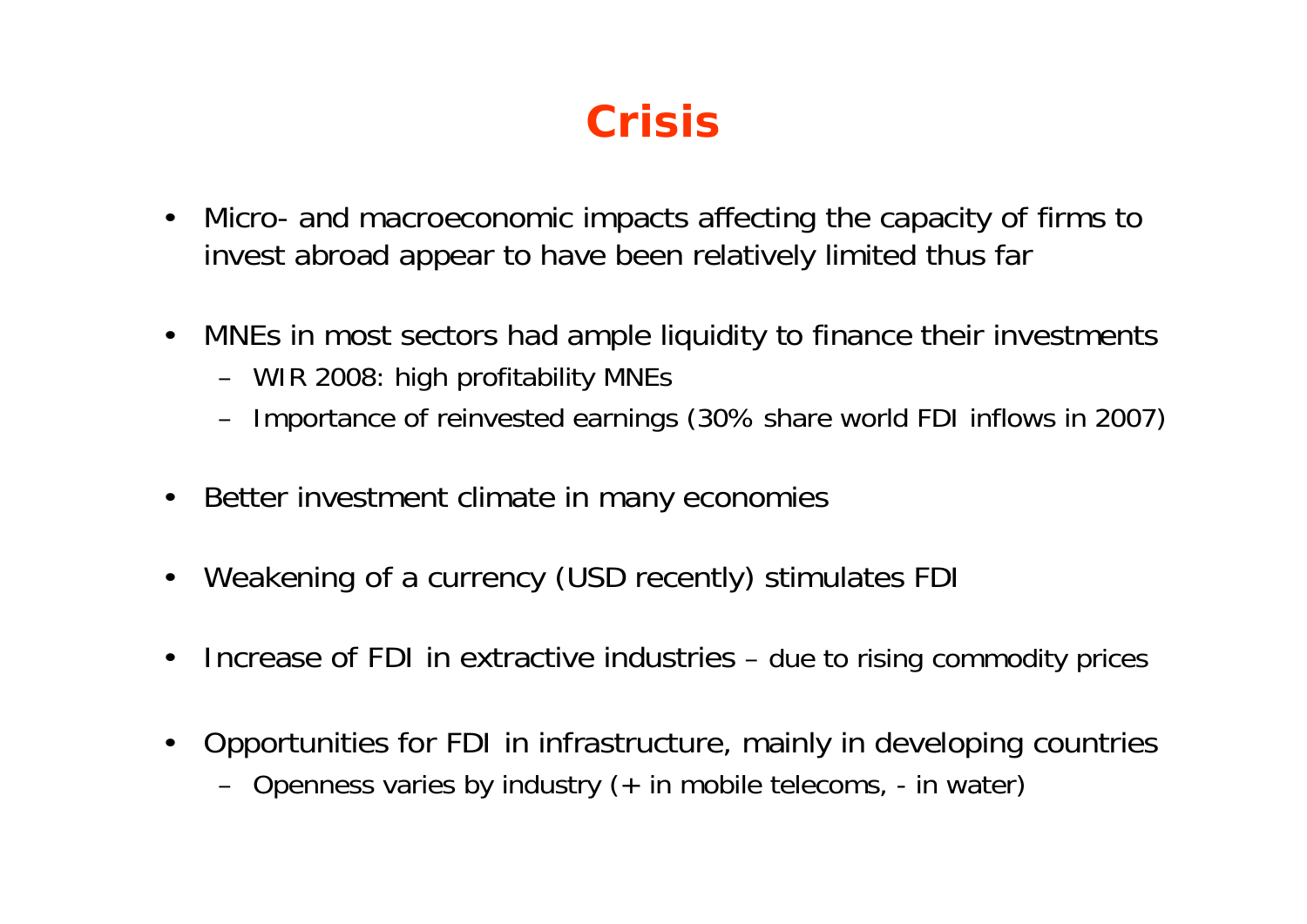## **Sovereign Wealth Funds**

- Special investment funds to hold foreign assets for longterm purposes
	- Driven by export surpluses rapid accumulation of reserves
	- 70 funds in 44 countries
		- Holdings concentrated in United Arab Emirates, China, Hong Kong (China), Norway, Kuwait, Saudi Arabia, Singapore, Russia
		- Higher risk tolerance and higher expected returns than traditional official reserves managed by monetary authorities
- Not a new phenomenon: 1950s
	- Kuwait Investment Authority (KIA): 1953; Temasek: 1974
- ...but new role in the FDI scene (as direct investors)
	- Involvement in some large-scale cross-border M&As
	- Capital injections to troubled financial institutions
	- New investment opportunities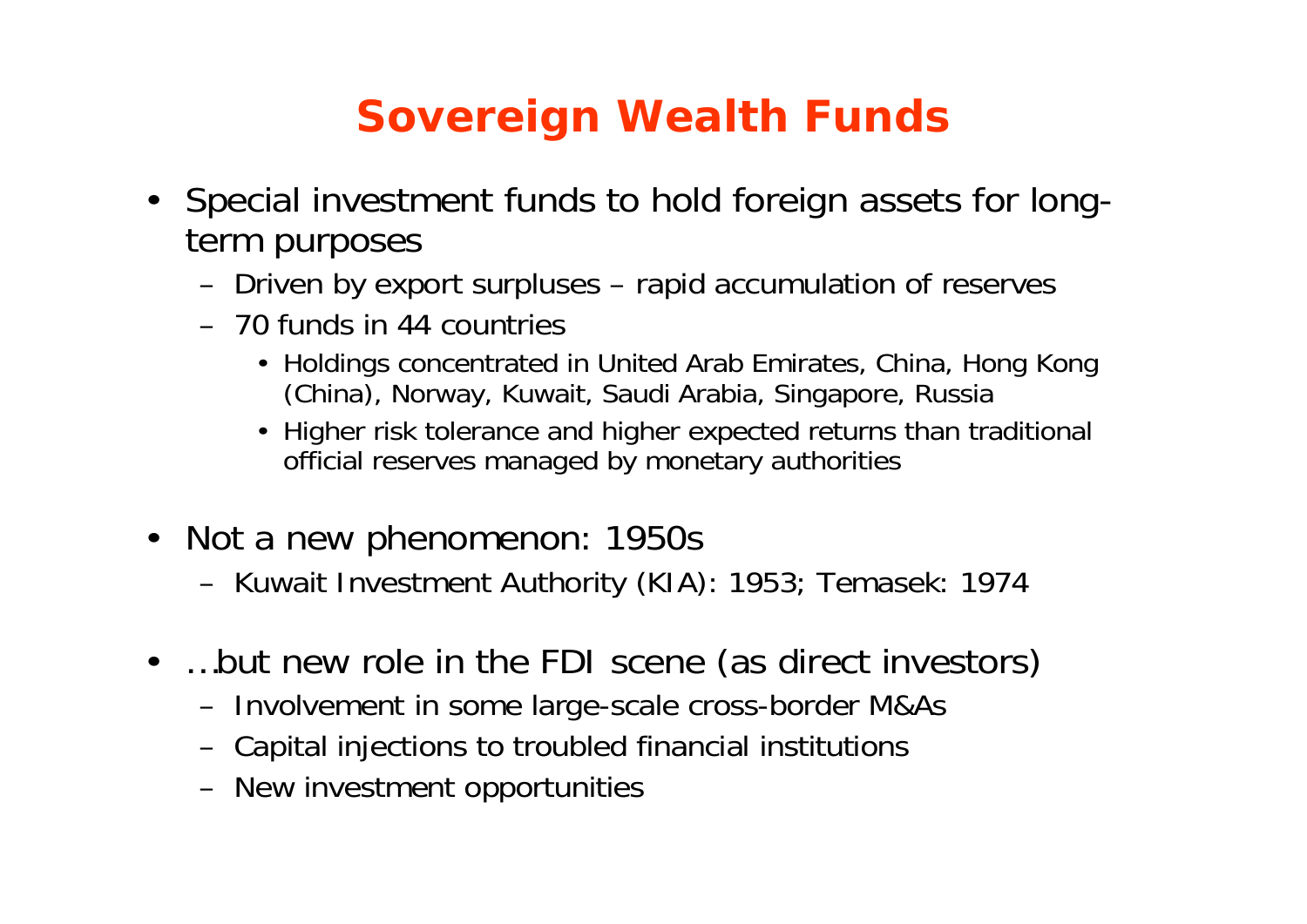#### **Sovereign Wealth Funds**

- $\bullet$  5 trillion assets under management (~9 X private equity)
	- From \$ 500 billion in 1990; estimated to be \$10-14 trillion in 2012
	- ADIA (\$875 bn, GPF-G Norway=373, Singapore GIC=330)
	- Yet only 0.2% of their total assets in 2007 were related to FDI (10 billion, 0,6% of total FDI flows)
	- But growing fast
	- Geographically and sectorally concentrated
		- 75% in developed countries (US, UK, Germany); 73% in services
- • Objectives vary (asset allocation & risk management behaviour too)
	- Wealth preservation: economic rationale; 'long' investment strategies
	- Political weapons?
- $\bullet$  Lack of transparency
	- Except Norwegian, Canadian and Kuwaiti
	- Aggravates systemic risks; SWFs not covered by conventional regulatory requirements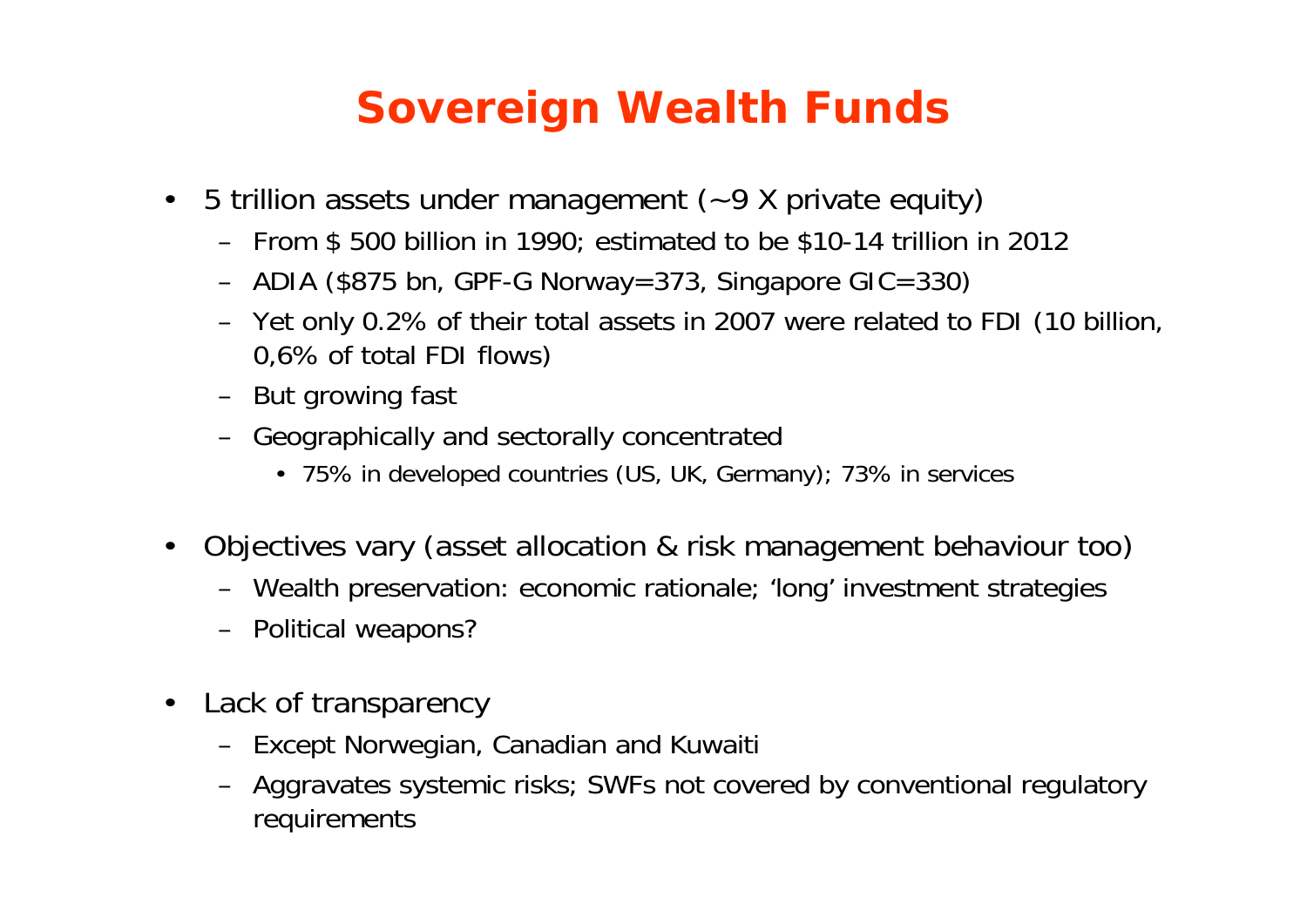

Figure I.19. Major FDI locations of sovereign wealth funds, 2007

Source: UNCTAD, based on annex table A.I.11.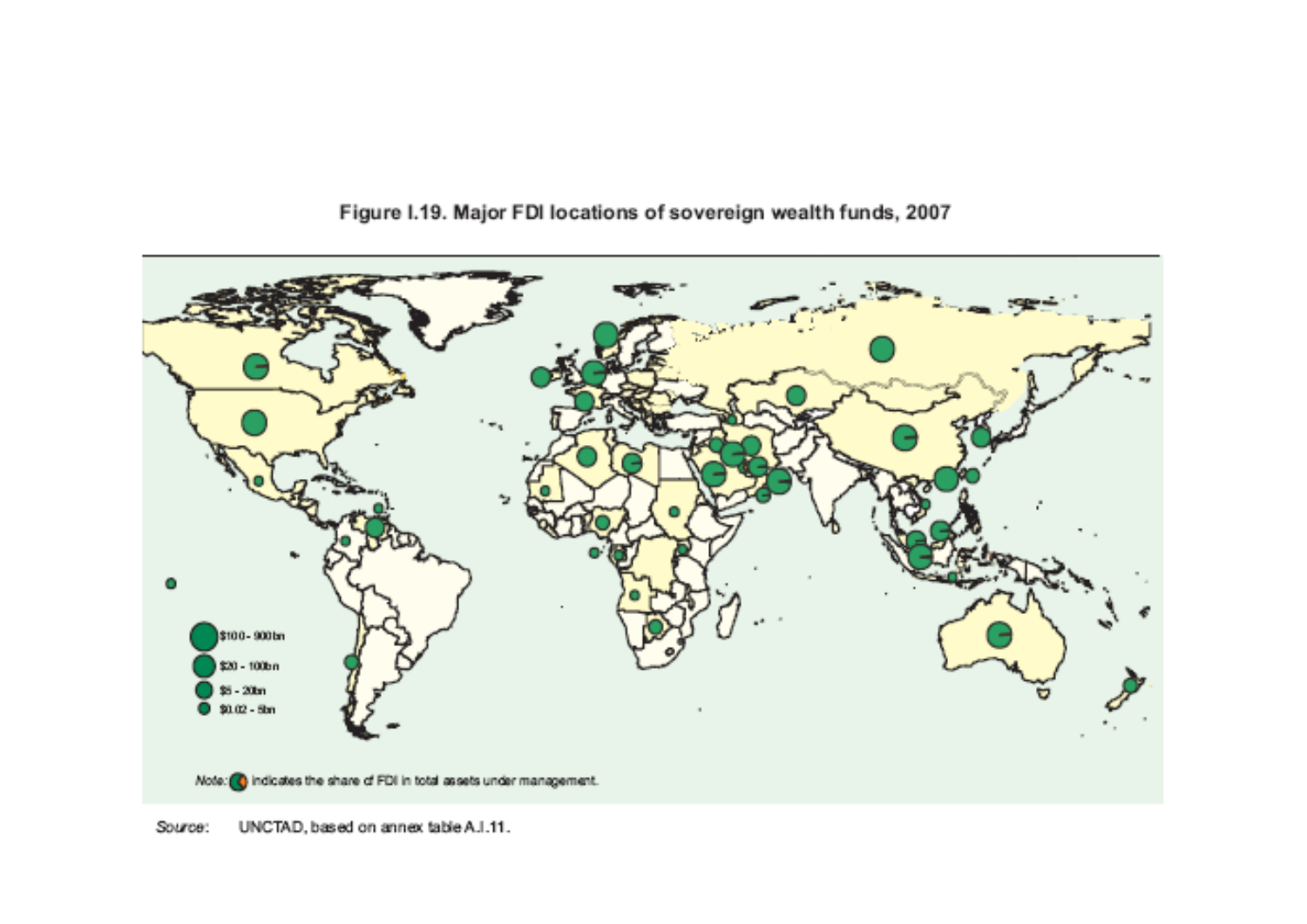

#### Figure I.20. FDI flows<sup>ª</sup> by sovereign wealth funds, 1987-2007

Source: UNCTAD cross-border M&A database (www.unctad.org/fdistatistics).

a. Cross-border M&As only. Greenfield investments by SWFs are assumed to be extremely limited.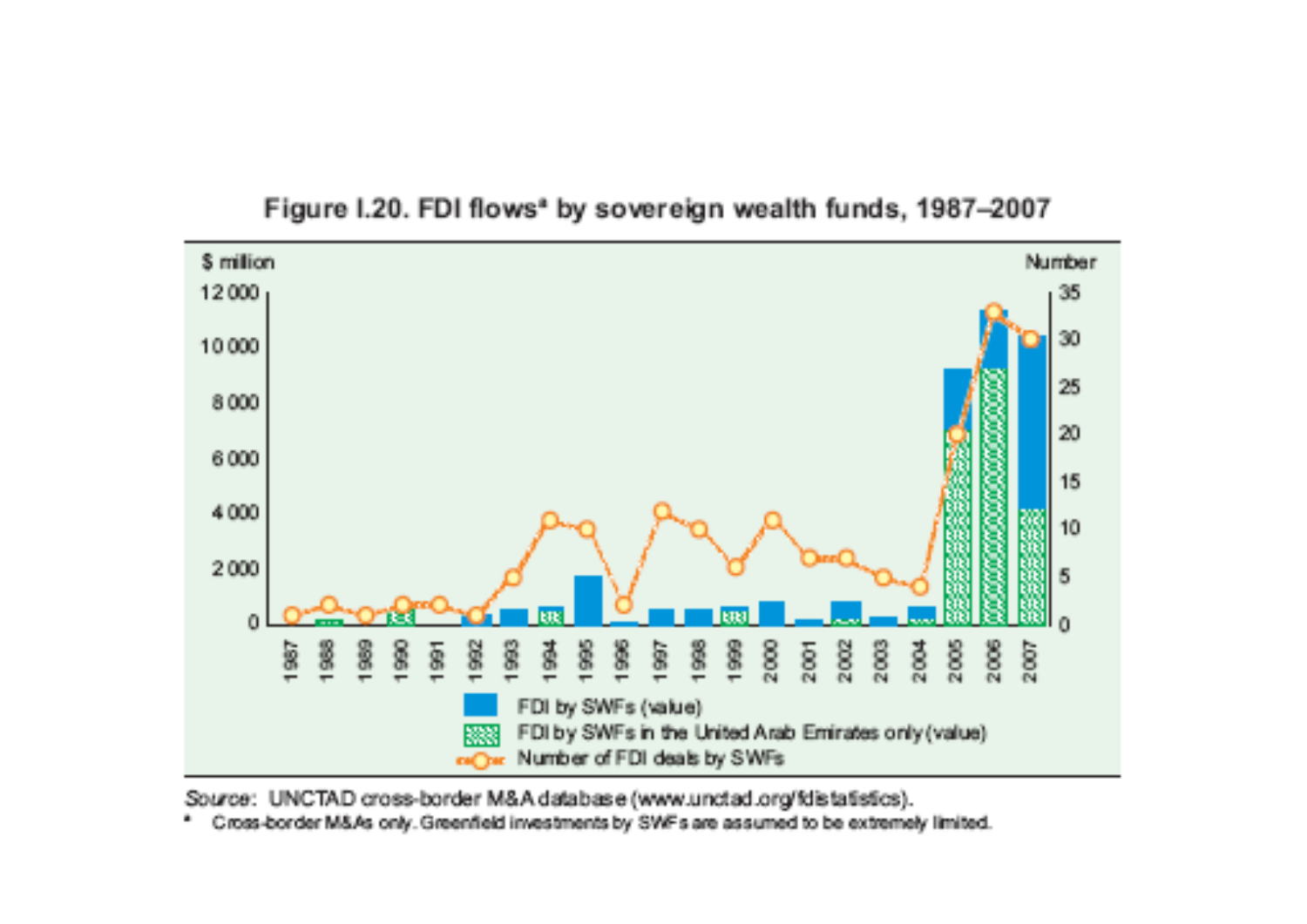#### Figure I.21. FDI<sup>a</sup> by SWFs, by main host groups and top five host economies, end 2007<sup>b</sup> (Per cent)



Source: UNCTAD, based on annex table Al.13.

- \* Cross-border M&As only. Greenfield investments by SWFs are assumed to be extremely limited.
- <sup>b</sup> Cumulative investments (M&As) between 1987 and 2007.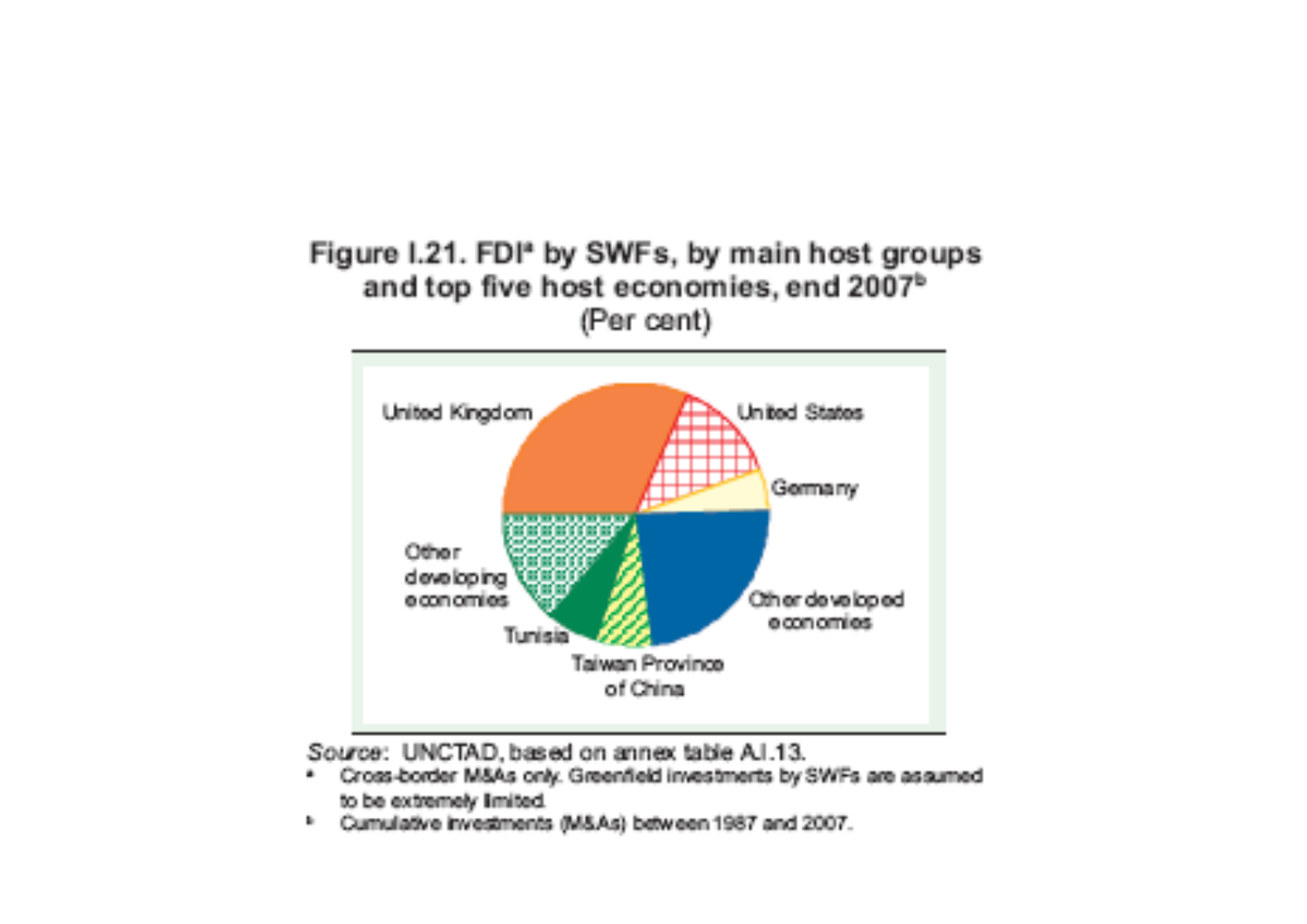#### Figure I.22. FDI<sup>\*</sup> by SWFs, by main target sectors and top five target industries, end 2007<sup>b</sup> (Per cent)



Source: UNCTAD, based on annex table A.I.14.

- a. Cross-border M&As only. Greenfield investments by SWFs are assumed to be cotromoly limited.
- <sup>1</sup> Cumulative investments (MSAs) between 1987 and 2007.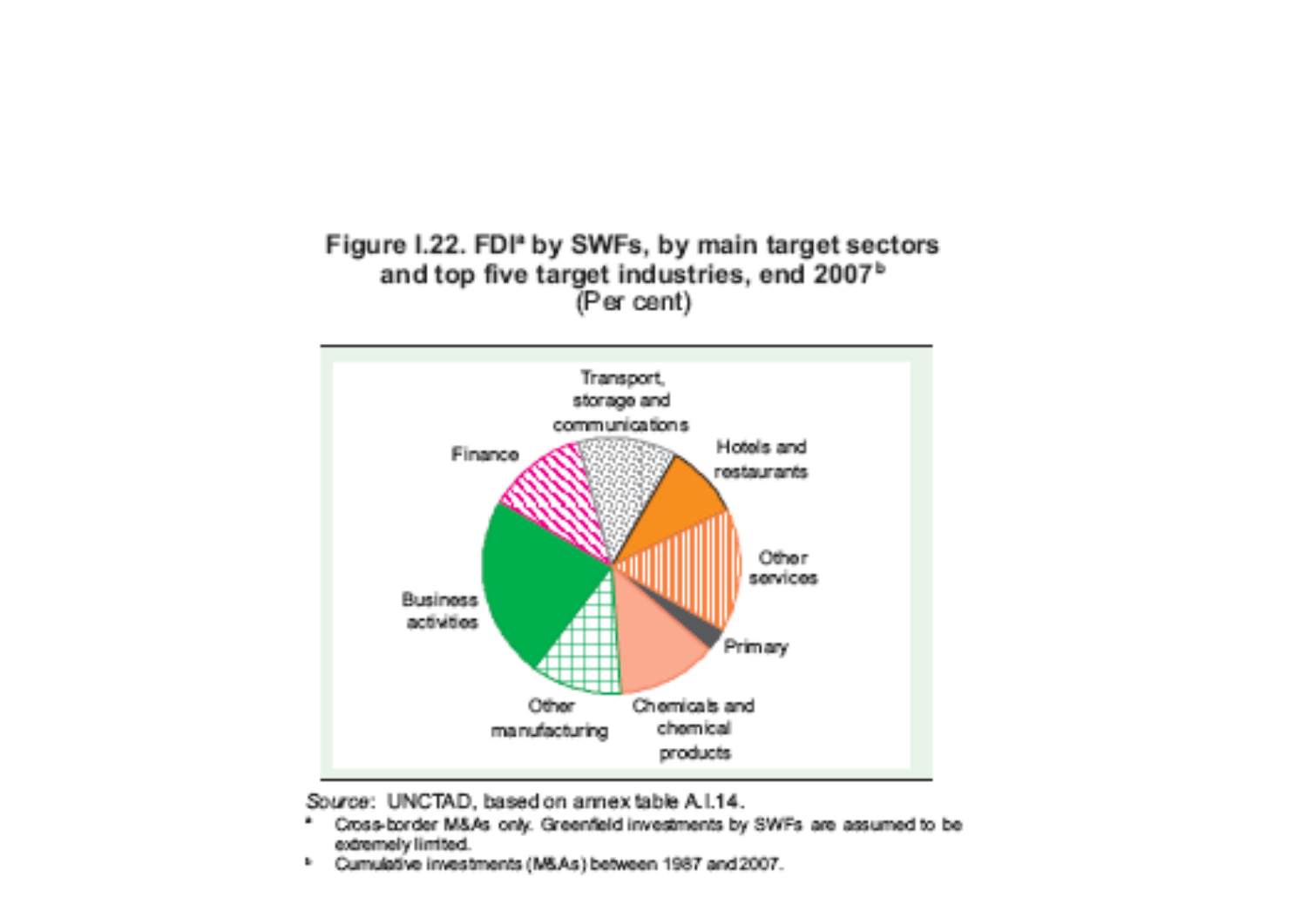### **Sovereign Wealth Funds**

- • Welcome impact: stabilizing effect on financial markets
	- Intertemporal stabilization: can help shield the economy against volatility in markets; fund serves as a 'liquidity pool'
	- Highly professional investment vehicles
	- "SWF flows may be the new recycling mechanism to drive a growth agenda" (Danny Leipziger, VP World Bank)
- • Still, attracted some negative sentiment – national security
	- Debate often politically charged
- $\bullet$  Debate over protectionism
	- Policy focus should rather be on enhancing transparency & accountability corporate governance standards; open markets/reciprocity in access; political intervention as a last resort
- •Debate over sustainability of FDI by SWFs … and by private equity